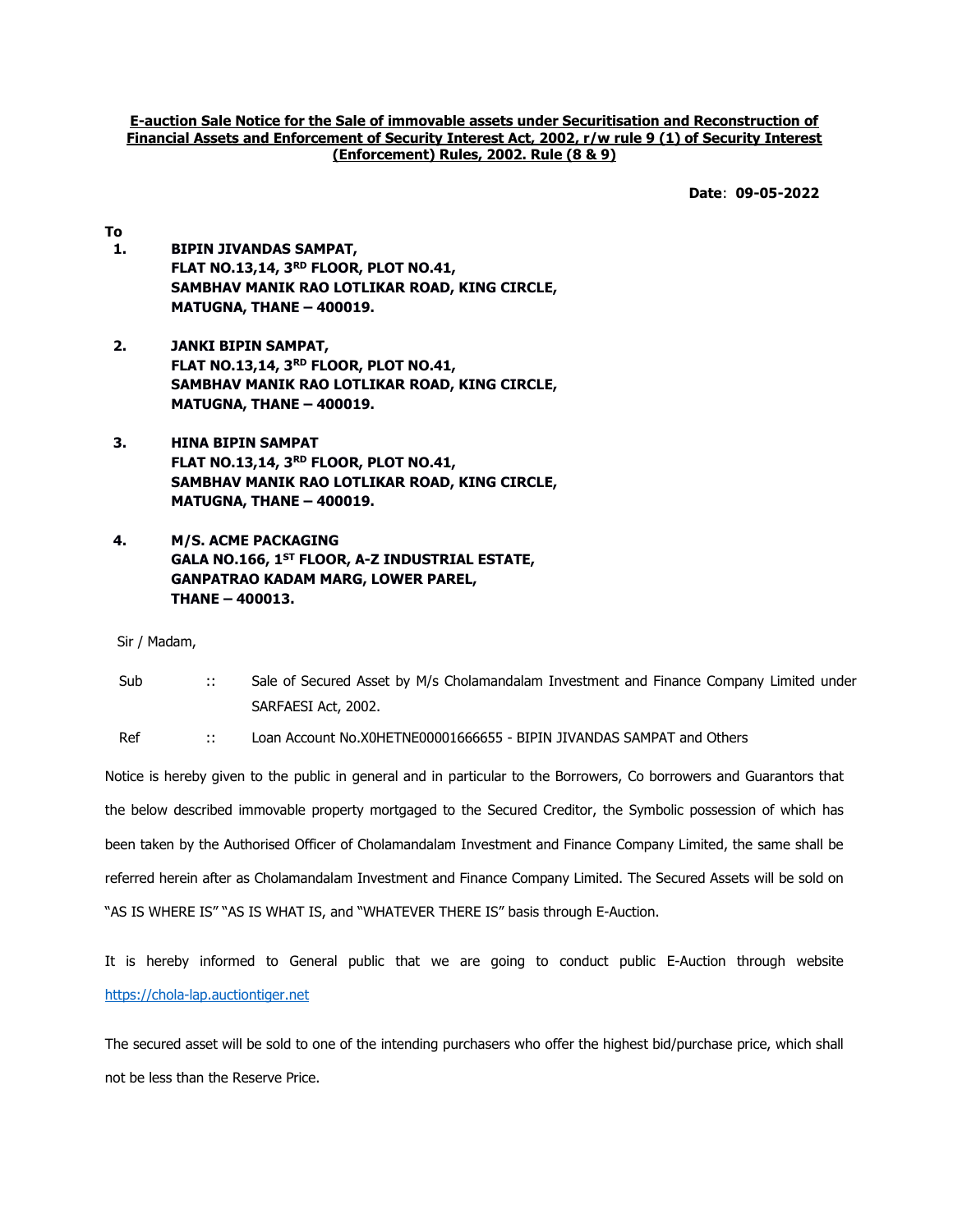| <b>RESERVE PRICE</b>                  | Rs.3,20,00,000/-                |
|---------------------------------------|---------------------------------|
| <b>EMD</b>                            | Rs.32,00,000/-                  |
| <b>E-AUCTION DATE AND TIME</b>        | 03-06-2022, 11.00 AM to 1.30 PM |
| <b>LAST DATE OF SUBMISSION OF EMD</b> | 27-05-2022                      |
| <b>BID INCREMENT AMOUNT (IN RS.)</b>  | Rs.1,00,000/-                   |
| DATE OF INSPECTION OF PROPERTY        | 25-05-2022 and 26-05-2022       |

## DESCRIPTION OF THE IMMOVABLE PROPERTY [Secured Asset]

Amalgamated Flat No.13 & 14, 3rd Floor, Plot No.41, Sambhav Manikrao Lotlikar Road, King Circle, Matunga, Mumbai - 400 019. 1210 Sq.Fts + 165 Sq.Fts (Balcony) + 450 Sq.Fts (Terrace) (Carpt).

We hereby give you notice that the aforesaid secured asset shall be sold by the undersigned if you fail to pay within 15 days from the date of service/publication of this notice, the entire outstanding loan amount aggregating to Rs.4,52,66,370.68/- [Rupees Four Crore Fifty Two Lakhs Sixty Six Thousand Three Hundred Seventy and Paise Sixty Eight Only] as on 07-05-2022 together with further interest, penal interest, costs and charges thereon till the date of payment, as per agreed the terms and conditions mentioned in the Loan Agreement and other documents pertaining to the Loan availed by you. After expiry of 15 days, no further notice whatsoever will be given to you and the Secured Asset will be sold accordingly.

You may note that in case the Sale proceeds of such sale of the secured asset are not sufficient to cover the entire outstanding dues of the secured creditor, then you all are jointly and severally liable to pay the amount of such shortfall to the Secured Creditor.

## Terms & Conditions of E- Auction Sale: -

- 1. The auction sale will be 'Online E-Auction' Bidding through website https://sarfaesi.auctiontiger.net. on the dates as mentioned in the table above with further Extension of 5 Minutes.
- 2. The interested bidders are required to register themselves with the portal and obtain login ID and Password well in advance, which is mandatory for e-bidding, from auction service provider M/s E-Procurement Technologies Ltd. (Auction Tiger) Ahmadabad (Contact Person: Mr. Ram Sharma Cell No. 8000023297, Email : ramprasad@auctiontiger.net, Email. support@auctiontiger.net Please note that, Prospective bidders may avail online training on e-auction from their registered mobile number only.
- **3.** The intending purchaser/bidder is required to submit amount of the Earnest Money Deposit (EMD) by way of Demand Draft/PAY ORDER drawn on any nationalized or scheduled Commercial Bank in favor of " Cholamandalam Investment and Finance Company Limited" payable at Chennai and register their name at https://chola-lap.auctiontiger.net and get user ID and password free of cost and get training on e-Auction from the service provider. After their Registration on the web-site, the intending purchaser/bidder is required to get the copies of the following documents submit {1. Copy of the DD copy/ Pay order; 2.Copy of PAN card and 3.Copy of proof of address (Passport, Driving License, Voter's I-Card or Aadhar Card, Ration Card, Electricity Bill, Telephone Bill, Registered Leave License Agreement)} by the last date of submission of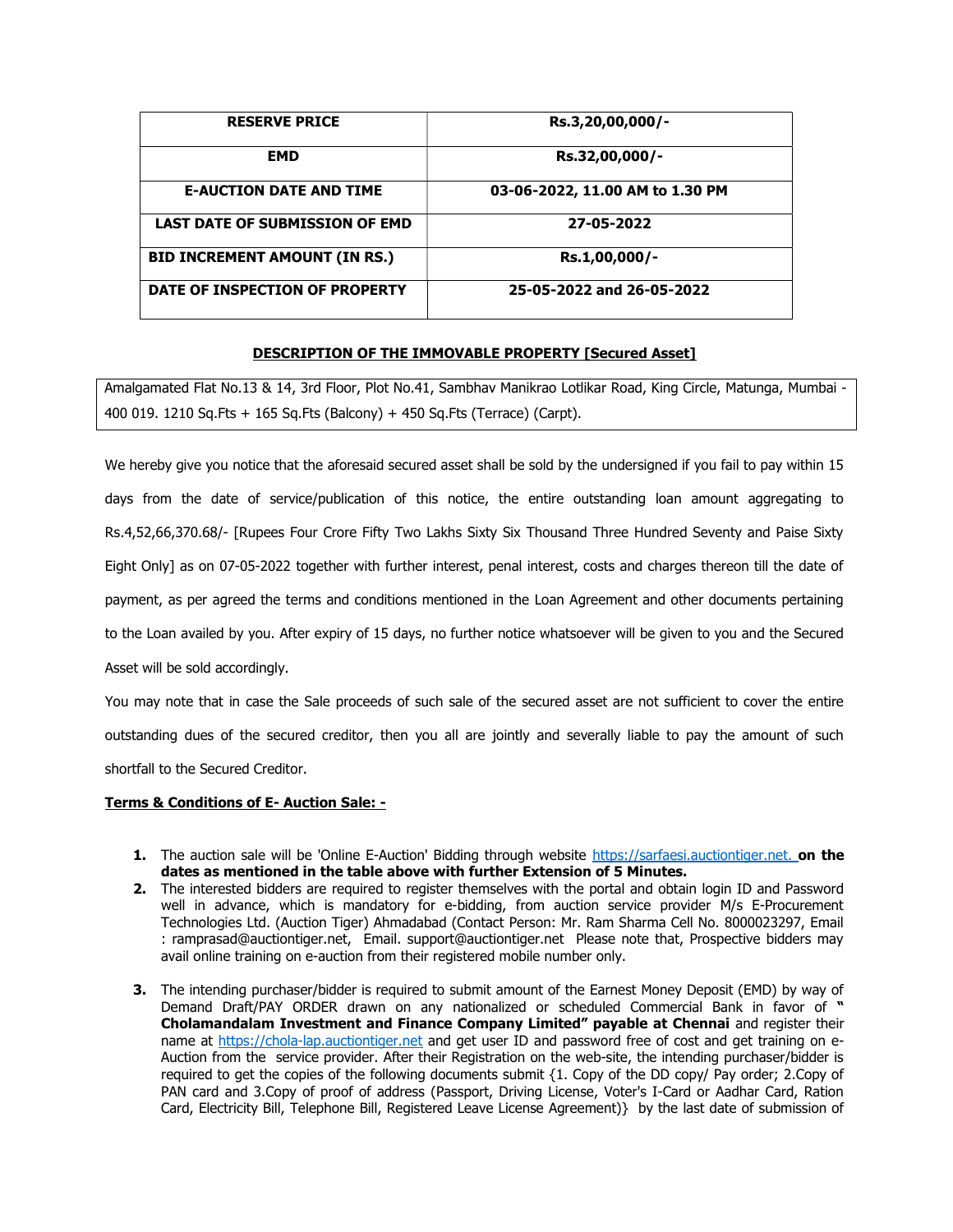the EMD(s) as mentioned in the sale notice and also submit hardcopy thereof at the Branch mentioned hereinabove.

- 4. Bid must be accompanied with EMD (Equivalent to 10% of the Reserve Price) by way of Demand Draft/ Pay order in favour of " Cholamandalam Investment and Finance Company Limited" payable AT Chennai.
- 5. Bids that are not filled up or Bids received beyond last date will be considered as invalid Bid and shall be summarily rejected. No interest shall be paid on the EMD. Once the bid is submitted by the Bidder, same cannot be withdrawn. However, EMD deposited by the unsuccessful bidder shall be refunded without interest.
- 6. The bid price to be submitted shall be above the Reserve Price along with increment value of Rs.1,00,000/ and the bidder shall further improve their offer in multiple of Rs.1,00,000/-. The property shall not be sold below the Reserve Price set by the Authorized Officer.
- 7. The successful bidder is required to deposit 25% of the sale price (inclusive of EMD) immediately but not later than next working day by Demand Draft drawn in favour of "Cholamandalam Investment and Finance Company Limited" payable AT Chennai and the balance amount of sale price shall be paid by the successful bidder within 15 days from the date of confirmation of sale by the Company. The EMD as well as Sale Price paid by the interested bidders shall carry no interest. The deposit of EMD or 10% of sale price, whatever may be the case shall be forfeited by the Company, if the successful bidder fails to adhere to terms of sale or commits any default.
- 8. On compliance of terms of Sale, Authorised officer shall issue "Sale Certificate" in favour of highest bidder. All the expenses related to stamp duty, registration charges, conveyance, TDS etc. to be borne by the purchaser.
- 9. Company does not take any responsibility to procure permission / NOC from any authority or under any other law in force in respect of property offered or any other dues i.e., outstanding water/electricity dues, property tax or other charges, if any.
- 10. The successful bidder shall bear all expenses including pending dues of any Development Authority, if any/ taxes/ utility bills etc. to the Municipal Corporation or any other authority/ agency and fees payable for stamp duty /registration fees etc. for registration of the Sale Certificate.
- 11. The Authorised Officer reserves the absolute right and discretion to accept or reject any or all the offers/bids or adjourn/cancel the sale without assigning any reason or modify any terms of sale without any prior notice. The immovable property shall be sold to the highest bidder. However, the Authorised Officer reserves the absolute discretion to allow inter-se bidding, if deemed necessary.
- 12. To the best of its knowledge and information, the Company is not aware of any encumbrances on the property to be sold except of the Company. However, interested bidders should make their own assessment of the property to their satisfaction. The Company does not in any way guarantee or makes any representation with regard to the fitness/title of the aforesaid property. For any other information, the Authorised Officer shall not be held responsible for any charge, lien, encumbrances, property tax or any other dues to the Government or anybody in respect of the aforesaid property.
- 13. Further interest will be charged as applicable, as per the loan documents on the amount outstanding in the notice and incidental expenses, costs, etc. is due and payable till its actual realization.
- 14. The notice is hereby given to the Borrower(s) / Mortgagor(s) to remain present personally at the time of sale and they can bring the intending buyer/purchasers for purchasing the immoveable property as described hereinabove, as per the particulars of the Terms and conditions of sale.
- 15. Online E-auction participation is mandatory in the auction process by making application in prescribed format which is available along-with the offer/tender document on the website. Bidders are advised to go through the website https://chola-lap.auctiontiger.net for detailed terms and conditions of auction sale before submitting their bids and taking part in e-auction sale proceedings. Online bidding will take place at web-site of organization as mentioned hereinabove, and shall be subject to the terms and conditions contained in the tender document. The Tender Document and detailed Terms and Conditions for the Auction may be downloaded from the website https://chola-lap.auctiontiger.net or the same may also be collected from the concerned Branch office of Cholamandalam Investment and Finance Company Limited. A copy of the Bid form